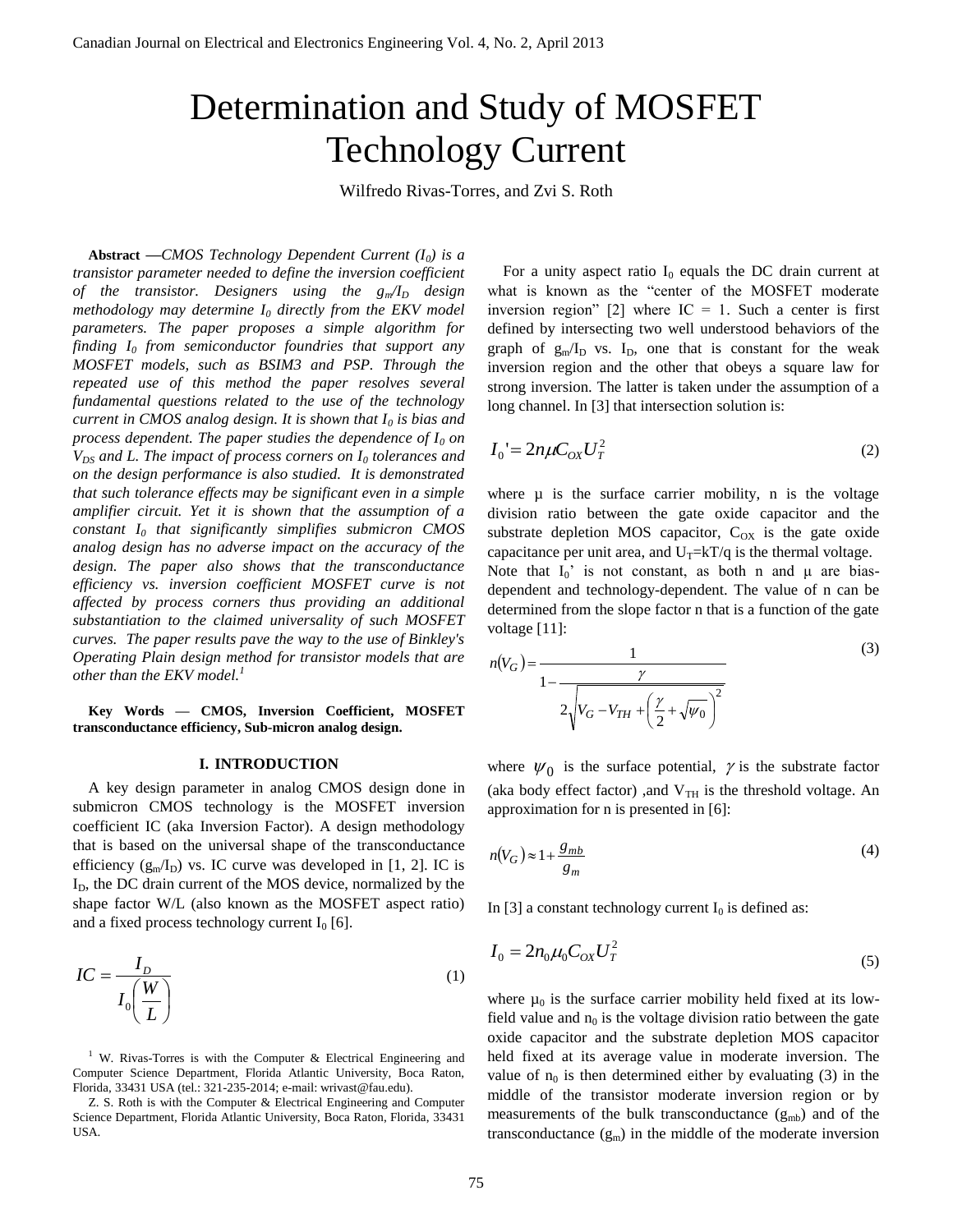region followed by an evaluation of (4).

The process technology current is in general different for each semiconductor foundry process. Once  $I_0$  becomes known a designer can plot the curve of  $g_m/I_D$  vs. IC that characterizes the foundry process.

The  $g_{m}/I_{D}$  CMOS design methodology is attractive as it allows circuit design over the entire MOS operating region (i.e. from weak through strong inversion) [3, 4]. Other graphic MOSFET measurements such as the Early voltage vs. IC and  $V_{GS}$  vs. IC that are very important for analog design can be determined as well. Depending on the circuit design specifications a designer using the MOSFET Operating Plane proposed by Binkley can select the channel length L and IC to intuitively determine the sizing of each transistor [3, 4, 6]. The Operating Plane provides the designer with a qualitative dependence of various performance specifications on the inversion coefficient and channel length design parameters selections. Three OTA designs have been reported in [4] that use the insight gained from the operating plane. The three amplifiers used the same bias current but were optimized for different design requirements, one for maximizing bandwidth, another for minimizing DC mismatch and a third for a balance between bandwidth and DC mismatch.

The literature papers that use this design methodology can be divided into two groups (i) analytical and (ii) experimental. The experimental approach uses device characteristic data generated by a simulator (e.g. SPICE) or a set of measured results [8]. The analytical  $g_m/I_D$  design methodology utilizes equations motivated by the EKV MOS model [3,4,6]. In [3] expressions for the MOS technology current and other important design equations useful for analog CMOS design are developed. A design methodology is implemented in a prototype CAD system (using Microsoft Excel) permitting the designer to explore the MOS design space of drain current, inversion level, and channel length while observing a graphical view of MOS performances against selected goals. This allows the designer to optimize the sizing of individual MOSFETs (or related groups of MOSFETs).

In [10] an analytical method based on the inversion factor and  $g_m/I_D$  is presented. A set of basic building blocks are combined into a library. The building blocks for complete designs are fundamental circuits designed based on the analytical method using the EKV model. A BSIM3 to EKV model converter is presented to assist in such a design approach. This conversion is needed to utilize the EKV expressions for such parameters as  $I_0$ , inversion factor and transconductance effciency. A program called PADS then uses the library of basic blocks to complete a larger scale design.

The  $g_m/I_D$  experimental design method [8, 9] is based on a graphical lookup approach. This methodology too optimizes individual transistors based on three fundamental plots that include the transit frequency, intrinsic gain and current density  $(I_D/W)$  each as a function of  $g_m/I_D$  for several channels lengths. The experimental data is obtained from HSPICE operating point for a test MOS device in which the channel length is swept. In [9] the authors use a lookup table to design a low power OTA.

Unfortunately the EKV model is presently supported by very few semiconductor foundries and it is not considered a standard model by the Compact Model Council (CMC). This undeservedly limited the support by the engineering and scientific community to analog design approaches based on Binkley's Operating Plane methodology. As foundries move toward smaller technologies in deep submicron newer models such as the BSIM4 and PSP are nowadays considered standard. In [3] the possibility of utilizing other models like BSIM3 along with the MOS Operating Plane is mentioned and our paper attempts in part to demonstrate how it is done.

The paper starts out by implementing a simple search algorithm based on an idea proposed by Binkley [3] for a determination of  $I_0$  from simulated or measured data. The method is based on numerical search that determines the point of tangency between the theoretical transconductance efficiency in strong inversion and the actual measured (or simulated) transconductance efficiency. Also in this paper is the presentation of the effects of drain to source voltage  $(V_{DS})$ , channel length (L) and process variability on the technology current and consequently the effects of  $I_0$  variations on the analog circuit design.

## **II. I<sup>0</sup> DETERMINATION METHOD**

Given any MOSFET model obtained from a semiconductor foundry, the user can always set the aspect ratio W/L to 1, embed the transistor in a simulation test circuit containing a fixed and large enough DC source for  $V_{DS}$  to assure saturation mode and a variable DC source for sweeping  $V_{GS}$  to obtain a plot of the transconductance efficiency curve  $g_m/I_D$  vs.  $I_D$  (see Fig. 2). Using such a graph that is based on actual data points the weak inversion horizontal asymptote can be extrapolated from the region where  $g_m/I_D$  approaches the thermal voltage limit. The strong inversion asymptote on the other hand on a logarithmic scale, and under the assumption of no velocity saturation effects, has a slope of -1/2 representing the ideal "square law" region of the transconductance efficiency curve. The -1/2 slope is valid only for a sufficiently long device that does not exhibit velocity saturation or VFMR effects and as long as the MOSFET device is operating in saturation mode. The weak inversion and strong inversion asymptotes intersect at what is defined as the middle of the moderate inversion region (also defined as IC=1) at a drain current  $I_D$  that equals exactly  $I_0$ . The above was proposed by Binkley et al in [2] and is the basis of the  $I_0$  search algorithm.

The graphical determination of  $I_0$  is done by iteratively intersecting the horizontal weak inversion  $g_{m}/I_{D}$  line with candidate square-law strong inversion region asymptote lines (that all have a slope of -1/2 and an undetermined location). In Fig. 1 the procedure flowchart for the determination of  $I_0$  is presented. The determination of  $I_0$  starts with a unity aspect ratio device setup such that saturation mode is guaranteed and that no terminal voltage exceeds the foundry process maximum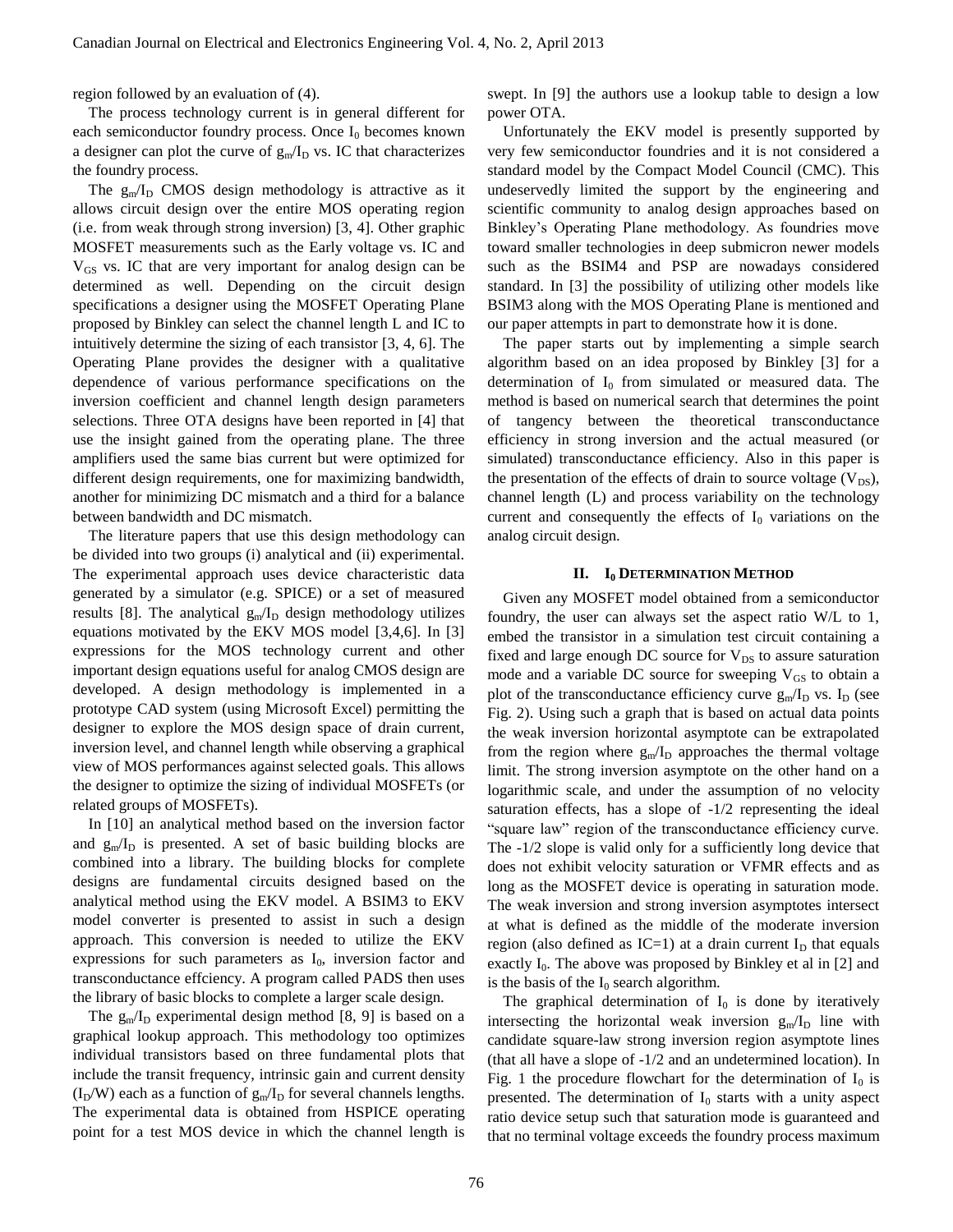values. Selecting an initial value of  $I_0$ , while not a critical selection for this algorithm to work, could be done based on some a-priori reasonable estimates. For example in our simulation experiments a value of 1  $\mu$ A was used which places the initial strong inversion candidate line to the right of where the actual solution is expected. The weak inversion asymptote



**Fig. 1. Technology Current (I0) Determination Flowchart.**

defines a point  $[I_0, (g_m/I_D)_{max}]$  on the strong inversion asymptote line. Since the slope and a point are known for the strong inversion asymptote the square law line (SQL) candidate is uniquely defined. The vertical distance between the square law line (SQL) and the  $g_m/I_D$  data is then determined by calculating the corresponding vertical value differences for each  $I<sub>D</sub>$ . The minimum value of these differences is taken as the distance between the two curves. If the distance between the two curves is zero then the SQL line becomes a curvilinear tangent asymptote to the  $g_m/I_D$  curve and thus  $I_0$  becomes determined. In [3] the authors indicate that  $I_0$ needs to be determined for a sufficiently long channel. In section IV utilizing this algorithm we show a parametric study that determines how small L must be for an accurate determination of  $I_0$ .

# **III. MEASURED TRANSCONDUCTANCE EFFICIENCY VS. INVERSION COEFFICIENT**

From [3] the value of IC can be calculated using (1). All the parameters needed to plot the transconductance efficiency  $(g<sub>m</sub>/I<sub>D</sub>)$  vs. IC for any MOS device are now available; such a curve is presented in Fig. 3.



**Fig. 2. Transconductance Efficiency gm/I<sup>D</sup> vs. drain current for a**  TowerJazz NMOS transistor V<sub>DS</sub>=1.8V. L=4 μm and W/L=1.

ADS (Advance Design System software by Agilent Technologies, Inc.) parameter sweep capabilities can now be exploited in order to study the effect of several parameters (such as channel length) on the transconductance efficiency. The "square law" region of the transconductance efficiency curve is being used to determine the technology current  $I_0$ . The results shown in Fig. 4 were obtained using the TowerJazz CA18HB process models and match results similar to those obtained in [3, Fig. 2] and [4, Fig. 2]. The curves of Fig. 4 indicate the universal shape of the  $g_m/I_D$  curve can be seen until the effects of velocity saturation become significant (i.e. the slope of the curve drops below the theoretical  $-1/2$ ) especially for the smaller channel length devices in the strong inversion region of the response.



**Fig. 3. Transconductance Effciency vs. inversion coefficient (IC) for a**  TowerJazz CA18HB process NMOS transistor V<sub>DS</sub>=1.8V, L=4 μm and **W/L=1.**

## **IV. EFFECTS OF PROCESS CORNERS, L AND VDS ON THE IDENTIFICATION OF I<sup>0</sup>**

According to Binkley  $I_0$  is intended to be used in analog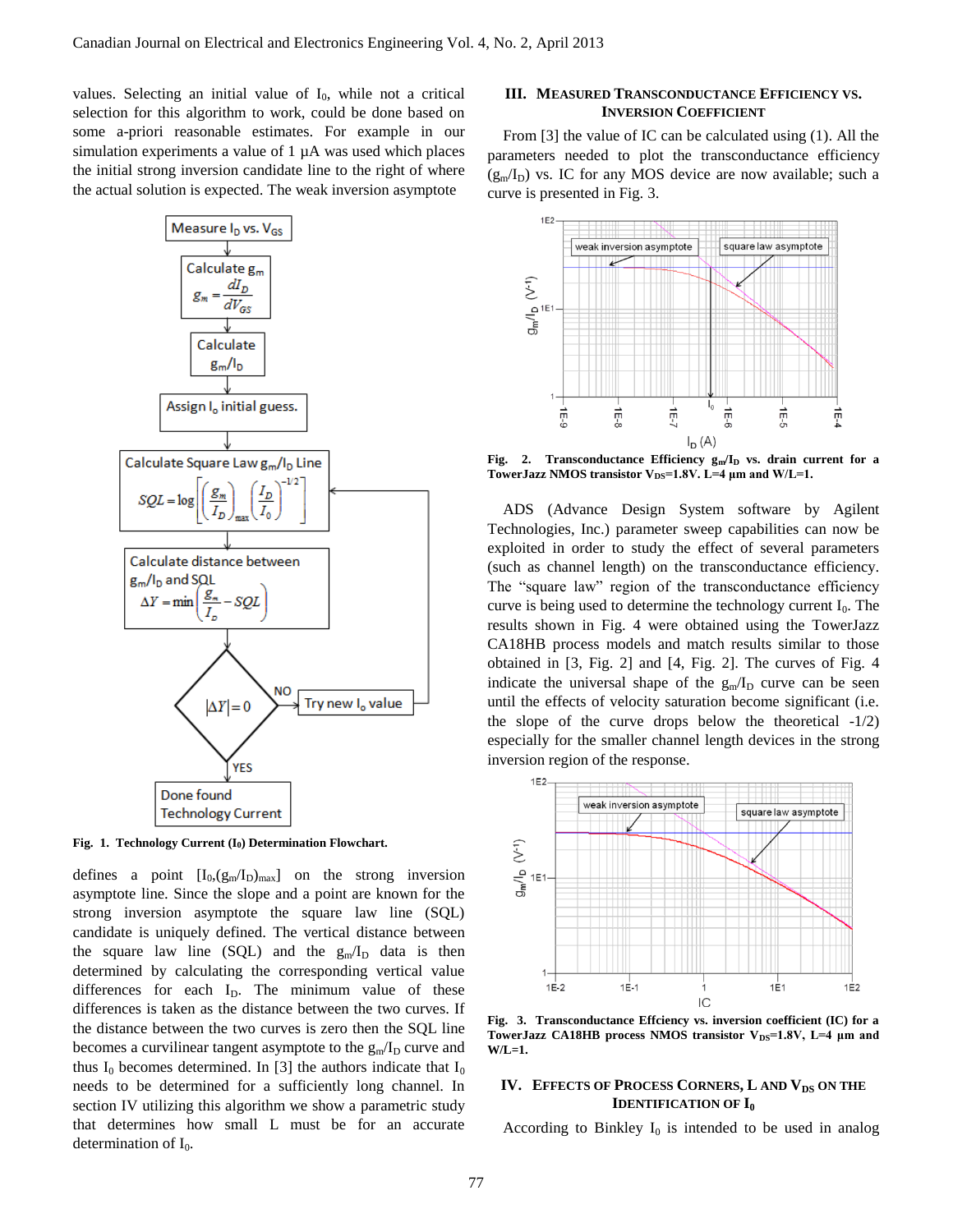design as a constant parameter [3] even though this is only an approximation. Let us start by studying how process dependent  $I_0$  is. Semiconductor foundry MOSFET models typically account for a slow, nominal and fast MOS device. These process corners models depend on several chosen physical parameters like the oxide thickness  $(t_{ox})$ , channel doping, drain/source doping, technology (e.g. 0.18 um), reduction in channel length from its drawn value, threshold voltage, etc. The chosen parameters deem to represent the entire process variations. Based on statistical analysis the  $\pm 3\sigma$  values of each physical parameter are first determined. The 3σ-fast model is found using either the  $+3\sigma$  or the  $-3\sigma$  of each parameter, depending which option yields a larger device current. For instance, for  $t_{ox}$  the smaller extreme value is taken as part of the "fast corner" model. Likewise for the  $3\sigma$ -slow parameters for NMOS and PMOS devices [5, chapter 14]. The search technique developed in section II allows the study of  $I_0$  versus process corners.



**Fig. 4. NMOS Transconductance Effciency vs inversion coeffcient (IC)**  and channel length (L) for  $V_{DS}$ =1.8V and W/L=1.

In order to study whether or not  $V_{DS}$  influences  $I_0$  the process of estimating  $I_0$  may be repeated as  $V_{DS}$  is swept. The results of this analysis are shown in Fig. 5. A 0.18 µm process NMOS with  $L = 4 \mu m$  and with a shape factor of 1 was used. Note that the value of  $I_0$  drops significantly for  $V_{DS} < 0.5V$ . As in saturation  $I_D$  is more or less independent of  $V_{DS}$ , once the dependency becomes stronger it is an indication of a change of MOSFET conduction mode. In Fig. 5 we notice a change in  $I_0$ dependency on  $V_{DS}$  for  $V_{DS}$  that approximately equals 0.5V.

The average error for the value of  $I_0$  for  $V_{DS} > 0.5V$  is approximately 2% (even for process corners) across the range of bias voltages of practical interest. That is  $I_0$  being a "special current" still obeys basic MOS operation characteristics so it becomes nearly constant for  $V_{DS} > V_{Dsat}$ . As expected the value of  $I_0$  is fairly insensitive to  $V_{DS}$  as long as the MOS device is in saturation. A somewhat surprising observation is that the values of  $I_0$  are quite sensitive to process corners. The  $I_0$  value for a slow process is less than a nominal process with the fast process having the highest value. This can be intuitively deduced from (1) since a faster process has a smaller  $t_{ox}$  which in turn means a larger value of  $C_{ox}$  and hence a higher value of  $I_0$ .



**Fig. 5. The identified I<sup>0</sup> vs. VDS and Process Corners for a TowerJazz NMOS L=4 um W/L=1.**

From [2] the value of  $I_0$  can be estimated from the intersection of the weak inversion asymptote and the strong inversion asymptotes. It is safe to say that for a "large enough" device one can use this technique to establish a single constant value for  $I_0$  to be used in subsequent sub-micron analog design. Fig. 6 shows technology current estimation results as the channel length for a NMOS device (for  $V_{DS} = 1.8V$ ) is swept. The results show that using  $L \ge 2 \mu m$  is a good estimate for the minimum channel length at which  $I_0$  is to be determined.



Fig. 6. I<sub>0</sub> vs L (channel length) and Process Corners (V<sub>DS</sub>=1.8V).

Analog designers often refer to the "universality" of the transconductance efficiency versus inversion coefficient curve. To check how sensitive is such a curve to process corners,  $I_0$ estimated results, that take into account adjustments of  $I_0$  due to process corners, have been utilized to draw three such curves, nominal ,fast and slow, as shown in Fig. 7. The results presented in Fig. 7 substantiate the "universal" nature of the transconductance efficiency versus inversion coefficient curve as all three curves were shown to coincide.

The transconductance efficiency versus inversion coefficient curves shown in Fig. 8 are obtained from the identified  $I_0$ values based only on the nominal MOS device. The results at the marker in Fig. 8 show that the  $g_m/I_D$  value has a 1.5% error for the slow device and 0.95% error for the fast device if one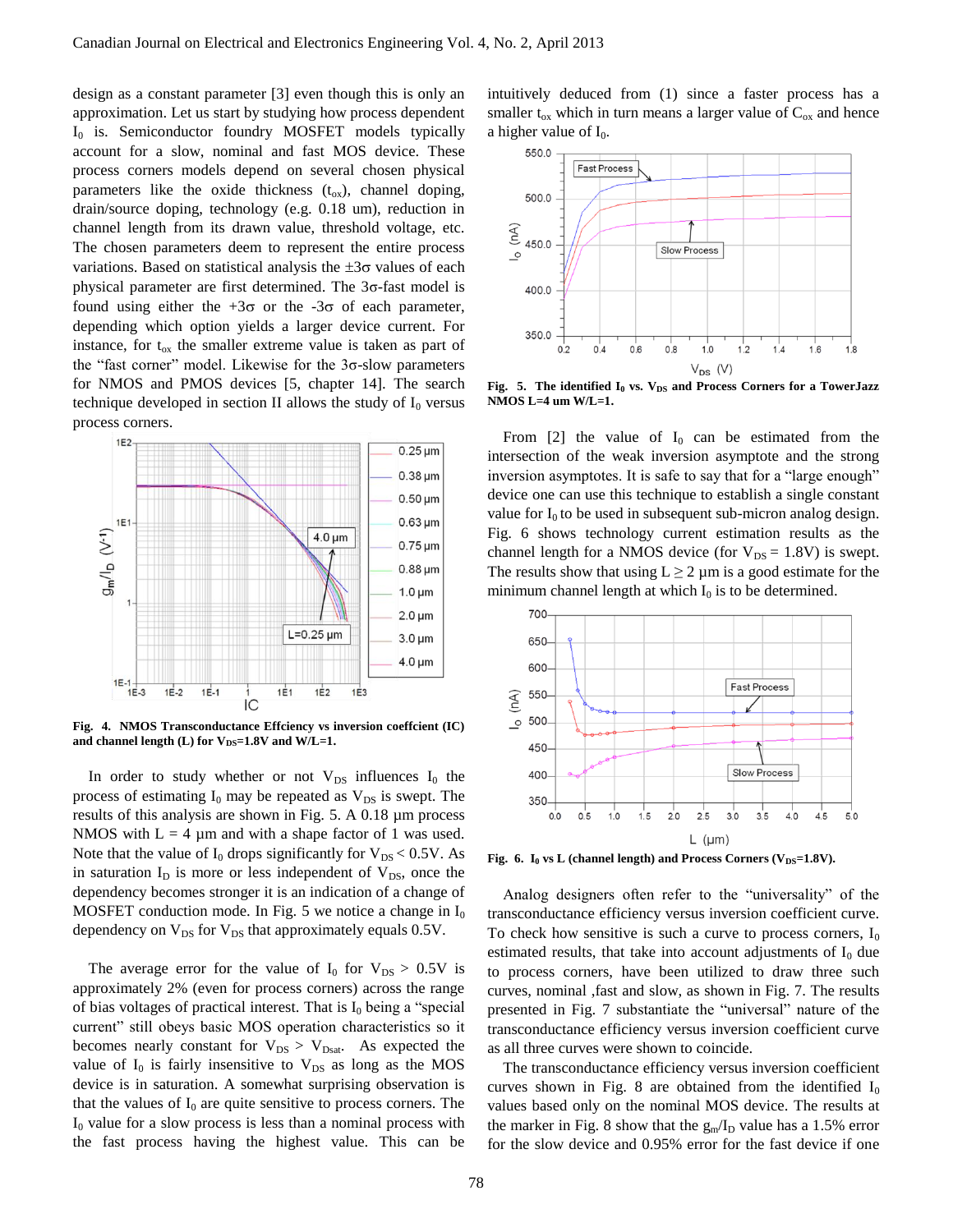uses the nominal  $I_0$  value. In most design applications this is an acceptable error.

M<sub>1</sub>  $1E2$ Nominal Fast Slow  $\sum_{n=1}^{n}1E1$ M1  $IC=1$ Slow= 19.7 Nom=20.3  $Fast = 20.7$  $1E1$  $1E-2$  $1E-1$ 1  $1E2$ IC

**Fig. 7.**  $g_m/I_D$  and Process Corners (L=4  $\mu$ m and  $V_{DS} = 1.8V$ ) using correct **I<sup>0</sup> for each process corner**



**Fig. 8.**  $g_m/I_D$  and Process Corners (L=4  $\mu$ m and  $V_{DS} = 1.8V$ ) using  $I_0$  from **Nominal Process.**

# **V. EXAMPLE CS AMPLIFIER USING A CONSTANT I<sup>0</sup> TAKEN FROM A LONG CHANNEL MOSFET**

In previous sections we explored the dependence of  $I_0$  on  $V_{DS}$ , L and process corners. A simple example of a NMOS common source amplifier with a PMOS current source load is presented to further explore whether it is justified to assume a constant value of  $I_0$  (based on experiments with a long channel MOSFET) in contrast to working with the  $I_0$  vs.  $V_{DS}$  and L "look up" curves to adjust the  $I_0$  values. For this example let us set  $L_{NMS} = 0.25 \mu m$ , and  $L_{PMS} = 0.5 \mu m$ . The intention is to show that the pre-design predicted gain matches the post design simulated measurement. The design of CMOS amplifiers often starts by partitioning the available DC supply voltage ( $V_{DD}$ ) among all the transistors that share the same  $I_D$ . Let  $V_{DD} = 2.5V$  and assign  $V_{DSn} = 1.3V$  and  $V_{DSp} = 1.2V$  to assure that each of the transistors is in saturation.

The gain formula for the NMOS common source with PMOS current source load amplifier [7 chap. 3] is:

$$
A_{\nu} = -g_{mn} \left( r_{dsn} \middle\| r_{dsp} \right) \tag{5}
$$

where  $g_{mn}$  is the NMOS transconductance,  $r_{dsn}$  is the NMOS drain to source resistance, and  $r_{\rm{dsp}}$  is the PMOS drain to source resistance. This gain formula is a general networks theory theorem result [7] that is independent of MOSFET technology and model choice. An alternate way of representing the NMOS

common source with PMOS current source load small signal voltage gain is:

$$
A_{v} = -\frac{g_{mn}}{g_{dsn} + g_{dsp}} = -\frac{g_{mn}}{I_D} \cdot \frac{1}{\frac{g_{dsn}}{I_D} + \frac{g_{dsp}}{I_D}}
$$
(6)

where  $I_D$  is the amplifier drain quiescent current. Equation (6) provides the gain of the amplifier in terms of the transconductance efficiency of the driving NMOS and the output conductance  $(g_{dsn}+g_{dsp})$  normalized by the drain current. These entities graphs with respect to IC can be readily found from the design kit models via basic AC simulation or measurement in the laboratory once  $I_0$  values for NMOS and PMOS transistors are determined. The measurement of  $g_{ds}$ involves placing a transistor on a schematic with a  $V_{GS}$  DC voltage source in series with an AC source. Both DC and AC analyses are needed. The AC analysis measures the AC drain voltage and is performed at a low enough frequency such that the internal transistor capacitors are essentially negligible whereas the DC analysis allows for the measurement of the quiescent drain current.

The output conductance of a MOS transistor depends on the drain to source DC voltage  $(V_{DS})$ , Inversion Coefficient (IC) and channel length (L) [6]. The simulation of the transistor has to therefore be performed for a specific set of  $V_{DS}$ , IC and L values.

In general NMOS common source with PMOS current source load amplifier design to meet multiple design specifications is accomplished by searching for values of IC, L,  $I_D$  and  $V_{DS}$  for each transistor. The unknown design parameters  $V_{GS}$  and W for each transistor are dependent on the design parameters used in the search. The search is not blind as it is guided by Binkley's operating plain.

In the example studied in this paper the only specification is the small signal voltage gain computed using (6) and design parameters selected as shown in Fig. 9. Selection of the aforementioned design parameters for each amplifier transistor has been set up in ADS such that by moving a series of sliders (see Fig. 9) the designer can immediately observe the voltage gain as determined by the four design unknowns and assess various design tradeoffs.

The NMOS Common Source amplifier with PMOS current source load amplifier requires that both transistors have the same I<sub>D</sub> value therefore only one slider is needed for the current. The remaining parameters (i.e.  $L$ ,  $V_{DS}$  and IC) do not have to be the same for both transistors hence a slider for each transistor.

The two gate to source voltages ( $V_{\text{GSn}}$  and  $V_{\text{GSp}}$ ) values that were determined do not take into consideration such effects like the lateral side diffusion or any channel width dependency on the threshold voltage. In order to finalize the design a simulation of the final design is done in order to "fine tune" the values of  $V_{GSn}$  and  $V_{GSp}$  to make the design consistent with the design requirements for  $V_{DS}$  and  $I_D$  (the values for both  $V_{DS}$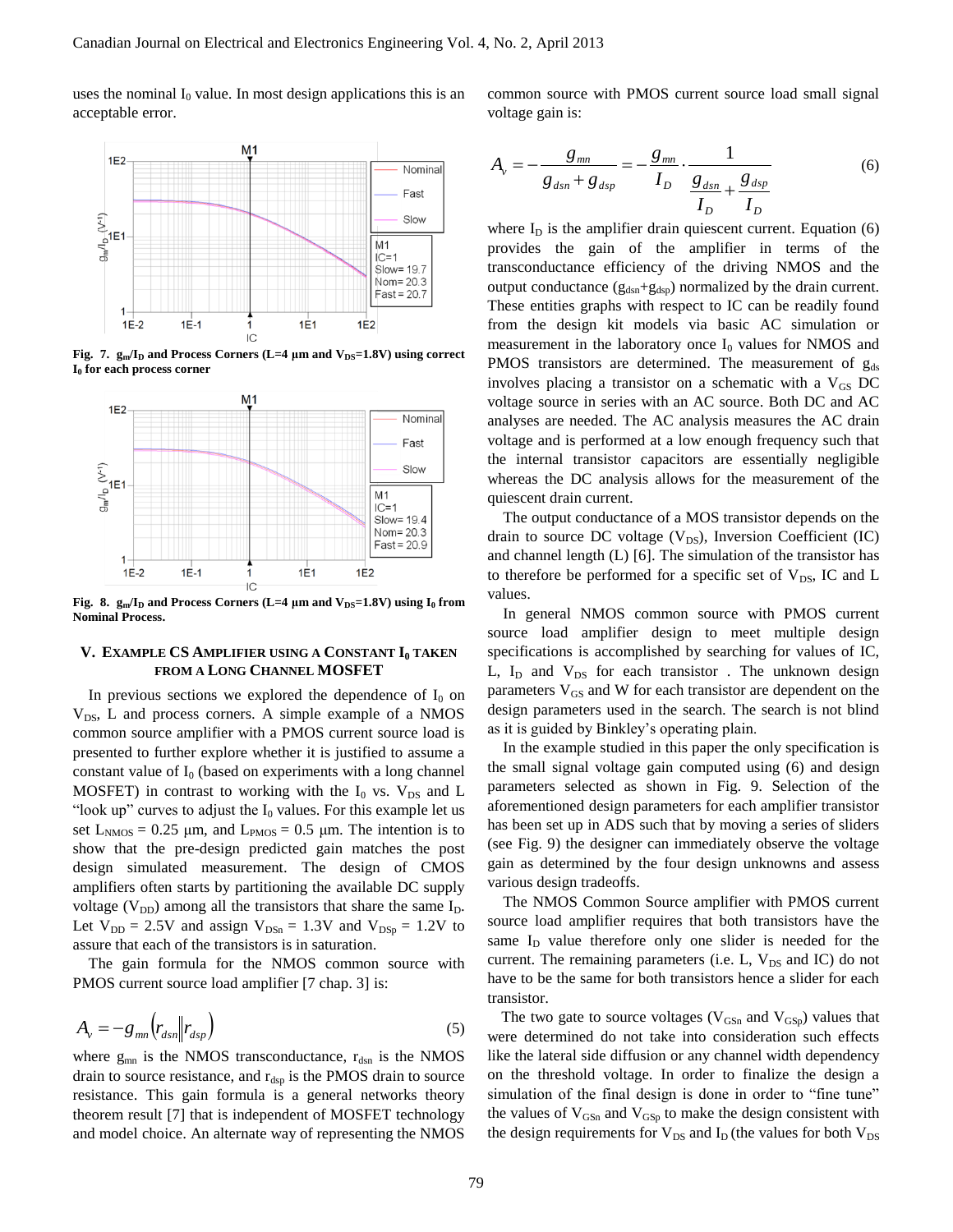and  $I_D$  are from Fig. 10). The final values are  $V_{GSn}$ =0.464V and  $V_{\text{GSp}}=0.439V$  and the gain was 43.9 V/V, which are all in very good agreement with those shown in Fig. 10.



**Fig. 9. User Interface Setup for NMOS Common Source with PMOS Current Source load Amplifier Design**



**Fig. 10. NMOS Common Source with PMOS Current Source load**  Amplifier Design Parameters, Gain and Output Resistance (R<sub>OUT</sub>).

# **VI. EXAMPLE: INCORPORATING PROCESS TOLERANCES INTO THE AMPLIFIER DESIGN PROCESS**

One advantage of using a Design Kit from a semiconductor foundry (e.g. TowerJazz) is that process tolerances (represented by the fast/slow corners) may be taken into account during the design process as long as the foundry supports corner models. In the following experiment done on the circuit designed in the previous section both transistors are assumed to be having the same type of corners (either fast or slow), i.e. the fast-slow and slow-fast corner combinations are not considered practical. This approach is justified because in the actual process the NMOS and PMOS variations are not independent of each other [see 5 § 14.3]. Table 1 shows the estimated values for the amplifier's voltage gain, transconductance efficiency of each transistor and the current normalized drain to source conductances  $(g_{ds}/I_D)$  for the process corners. The estimated gain was obtained by direct application of equation (4).

For this experiment the amplifier was designed as per Fig. 10. The simulated measured gain matches the design value to within 2.1%. (due to such effects like the lateral side diffusion, channel width dependency on the threshold voltage, etc.). Note how the slow/fast simulated drain bias current drastically changes from that of the nominal process. The slow process has a lower current and therefore the Inversion Coefficient of both transistors is lower which explains why the gain went up (i.e. the lower IC the higher  $g_m/I_D$ ). For the fast process the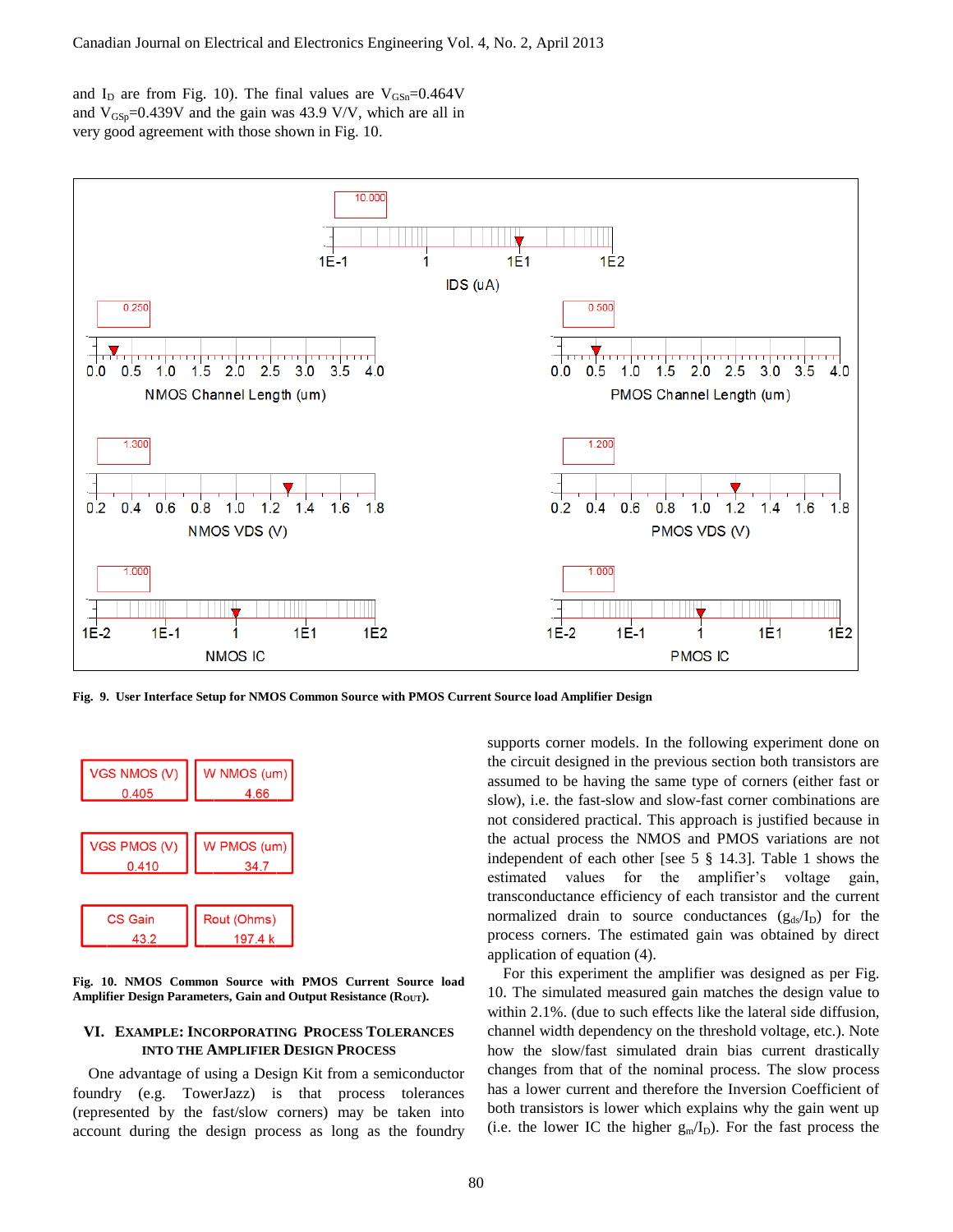current goes up which results in a high IC and hence a lower gain.

**TABLE I DESIGN SUMMARY BASED ON DESIGN SELECTION FROM FIG. 12. TAKING INTO ACCOUNT PROCESS CORNERS.**

| Process Corner                     | Slow      | Nominal | Fast      |
|------------------------------------|-----------|---------|-----------|
| $I_D$ uA (simulated                | 1.78      | 10      | 36        |
| to test the design)                |           |         |           |
| $(g_m/I_D)_N$ V <sup>-1</sup>      | 26.60     | 21.89   | 14.52     |
| $(g_{ds}/I_D)_{N}$ V <sup>-1</sup> | 0.427     | 0.396   | 0.338     |
| $(g_{ds}/I_D)_P$ V <sup>-1</sup>   | 0.055     | 0.111   | 0.132     |
| IС                                 | 0.10/0.14 | 1/1     | 3.87/4.19 |
| (NMOS/PMOS)                        |           |         |           |
| Gain (estimated                    | 55.2      | 43.2    | 30.9      |
| using sliders)                     |           |         |           |
| Gain (simulated to                 | 50.3      | 43.9    | 32.5      |
| test the design)                   |           |         |           |

As shown in section IV the value of  $I_0$  varies with  $V_{DS}$  and L. The above amplifier design was performed allowing  $I_0$  to adapt as we changed  $V_{DS}$  and L. However the impact of adapting  $I_0$  is not as critical as observed all the way down to 0.25 µm in our studies so far. In another design experiment the value of  $I_0$  was kept constant and the design proceeded in a very similar fashion. The values used for  $I_0$  were based on those measured at  $V_{DS}=1.8V$  and L=4 $\mu$ m, that is  $I_0$ (nmos)=506.7 nA and  $I_0$ (pmos)=126.7 nA. The design setup shown in Fig. 10 was used and the results are shown in Fig. 11. After running ADS and fine tuning the values of  $V_{GS}$  for both transistors the final values obtained were  $V_{\text{GSn}}=0.461V$  and  $V_{\text{GSp}}=0.433V$  and the gain was  $44.7V/V$  which are all in very good agreement with those shown in Fig. 11. The results of this experiment are shown in Table II and follow closely those of section V and show that using a unique long channel value for  $I_0$  for NMOS and PMOS devices is a proper choice.



**Fig. 11. NMOS Common Source with PMOS Current Source load**  Amplifier Design Parameters, Gain and Output Resistance (R<sub>OUT</sub>) with **Fixed I<sup>0</sup>**

**TABLE II DESIGN SUMMARY BASED ON DESIGN SELECTION FROM FIG. 11 WITH FIXED**  $I_0$  ( $I_0$ ( $NMOS$ )=506.7 **nA**  $AND$   $I_0$ ( $PMOS$ )=126.7 **nA**).

|                                             | Slow      | Nominal | Fast      |
|---------------------------------------------|-----------|---------|-----------|
| $I_D$ uA (simulated)                        | 1.74      | 10      | 37.2      |
| $(\frac{g_m}{I_D})_N$ V <sup>-1</sup>       | 26.57     | 22.18   | 15.35     |
| $(g_{ds}/I_D)$ <sub>N</sub> V <sup>-1</sup> | 0.427     | 0.397   | 0.347     |
| $(g_{ds}/I_D)_{P}$ V <sup>-1</sup>          | 0.064     | 0.107   | 0.132     |
| IC.                                         | 0.09/0.13 | 1/1     | 4.35/4.35 |
| (NMOS/PMOS)                                 |           |         |           |
| (estimated<br>Gain                          | 55.3      | 44.0    | 32.1      |
| using sliders)                              |           |         |           |
| Gain (simulated to                          | 50.2      | 44.7    | 32.8      |
| test the design)                            |           |         |           |

#### **VII. CONCLUSION**

The value of the technology current  $I_0$  is central to the methodology that uses transconductance efficiency  $g_m/I_D$  for the design of analog CMOS circuits. The paper presents a simple search technique to determine  $I_0$  and it can be used with either measured data or simulation data using any MOSFET model. The sensitivity of  $I_0$  to  $V_{DS}$  and channel length was also studied and selection of a proper  $I_0$  value is important for a proper estimation of  $g_m/I_D$  vs. IC. An exact adjusted value of  $I_0$ proved not to be essential to the design of a Common Source amplifier studied and a fixed  $I_0$  value based on a long channel device can be used fairly effectively. Our simulation studies confirmed that MOS transistor transconductance efficiency vs. inversion coefficient curve shows little sensitivity to MOSFET process corners.

#### **ACKNOWLEDGMENT**

The authors wish to thank TowerJazz for providing the CA18HB process design kit (PDK) that was used in our research for all ADS analyses and simulations.

### **REFERENCES**

- [1] E. A. Vittoz, "Micropower techniques," in Design of MOS VLSI Circuits for Telecommunications, J. Franca and Y. Tsividis, Eds. Englewood Cliffs, NJ: Prentice-Hall, 1994.
- [2] Foty, D., Bucher, M., Binkley, D., "Re-interpreting the MOS transistor via the inversion coefficient and the continuum of gms/Id", Circuits and Systems, 2002. 9th International Conference on Electronics, vol. 3, pp. 1179-1182, 2002
- [3] D. M. Binkley, , C. E. Hopper, S. D. Tucker, B. C. Moss, J. M. Rochelle, and D. P. Foty, "A CAD Methodology for Optimizing Transistor Current and Sizing in Analog CMOS Design," IEEE Transactions on Computer-Aided Design of Integrated Circuits and Systems, vol. 22, pp. 225-237, Feb. 2003.
- [4] D. Binkley, B. Blalock, J. Rochelle, "Optimizing Drain Current, Inversion Level, and Channel Length in Analog CMOS Design", Journal - Analog Integrated Circuits and Signal Processing, vol. 47, issue 2, pp. 137 – 163, May 2006.
- [5] D. Foty, "Mosfet Modeling with SPICE Principles and Practice", Prentice Hall, 1997
- [6] D. M. Binkley, "Tradeoff and Optimization in Analog CMOS Design", Wiley, 2008
- [7] B. Razavi, "Design of Analog CMOS Integrated Circuits", McGraw Hill, New York, 2001
- [8] B. Murmann Advanced Analog Integrated Circuit Design Course Reader - EE214 Winter 2011, , Stanford University